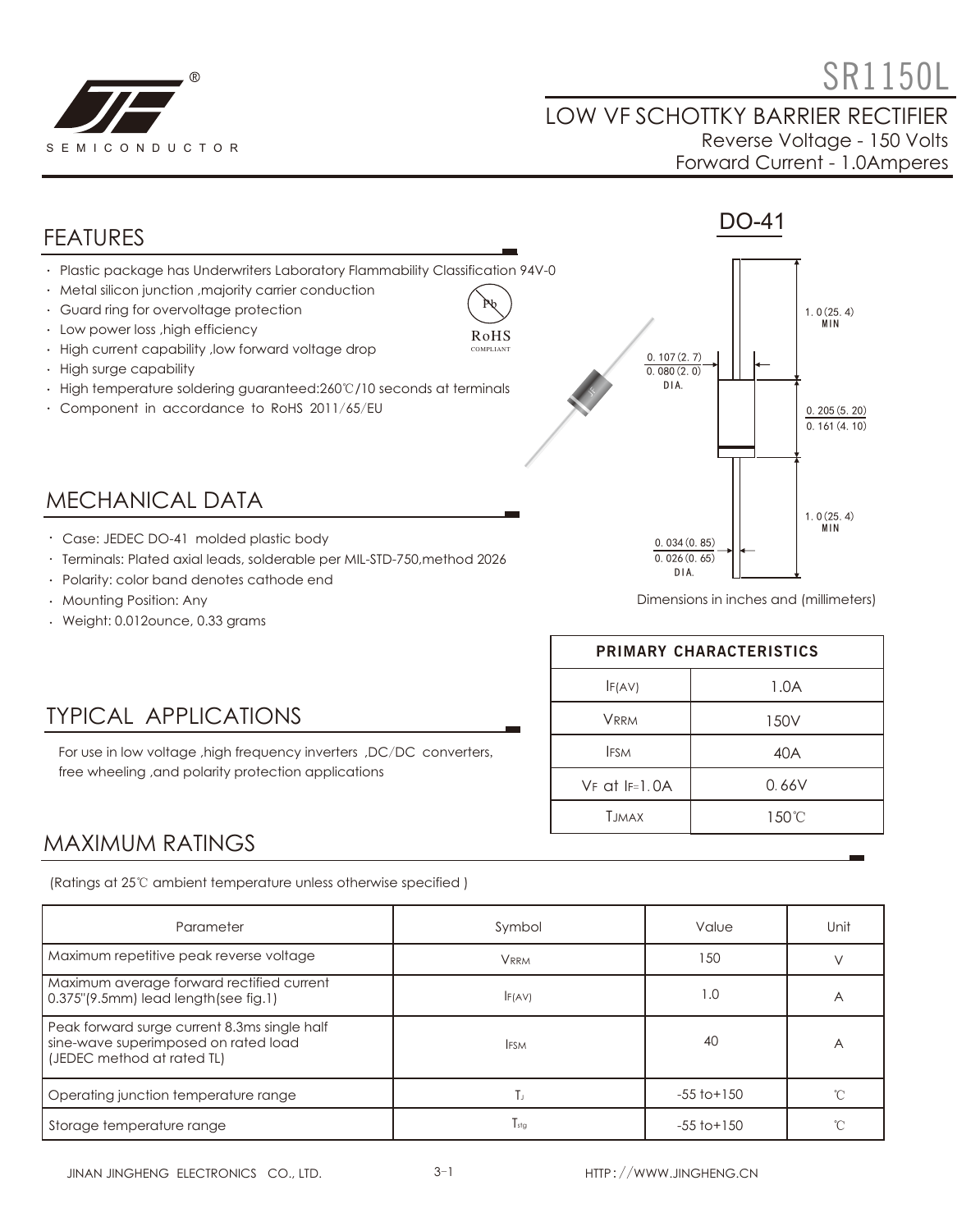# RATINGS AND CHARACTERISTIC OF SR1150L

## ELECTRICAL CHARACTERISTCS (TA=25℃ Unless otherwise noted)

| Parameter                    | <b>Test Conditions</b> |                       | Symbol              | TYP. | MAX. | Unit    |
|------------------------------|------------------------|-----------------------|---------------------|------|------|---------|
| Instaneous forward voltage   |                        | $Ta = 25^{\circ}C$    | $V_F$ <sup>1)</sup> | 0.80 | 0.85 | $\vee$  |
|                              | $IF=1.0A$              | $T_A = 100^{\circ}C$  |                     | 0.69 |      |         |
|                              |                        | $T_A = 125^{\circ}$ C |                     | 0.66 |      |         |
| Reverse current              | $V_R = 150V$           | $T_A = 25^{\circ}$ C  | $\frac{1}{R}$ 2)    |      | 10   | $\mu$ A |
|                              |                        | $T_A = 100^{\circ}C$  |                     |      | 100  |         |
|                              |                        | $T_A = 125^{\circ}C$  |                     |      | 200  |         |
| Typical junction capacitance | 4V, 1MHz               |                       | C.                  | 30   |      | pF      |

Notes: 1.Pulse test: 300 μs pulse width,1% duty cycle

2.Pulse test: pulse width≤40ms

## THERMAL CHARACTERISTCS

| Parameter                          | Symbol          | SR1150L | Unit |  |
|------------------------------------|-----------------|---------|------|--|
| Typical thermal resistance $^{3)}$ | $R_{\theta}$ JA | 50.0    | °C/W |  |
|                                    | $R_{\theta}$ jl | 15.0    |      |  |

3.Thermal resistance from junction to lead vertical P.C.B. mounted , 0.375"(9.5mm)lead length

### AVAILABALE PACK INFORMATION

| Product code  | Pack | Box Size L*W*H(mm) |      | Quantity (pcs/box)   Carton SizeL*W*H(mm)   Quantity (box/carton) |    |
|---------------|------|--------------------|------|-------------------------------------------------------------------|----|
| SR1150L-DO-41 | B/P  | 190*80*21          | 1000 | 433*203*230                                                       | 50 |
| SR1150L-DO-41 | T/B  | 264*74*135         | 5000 | 400*267*286                                                       | 50 |